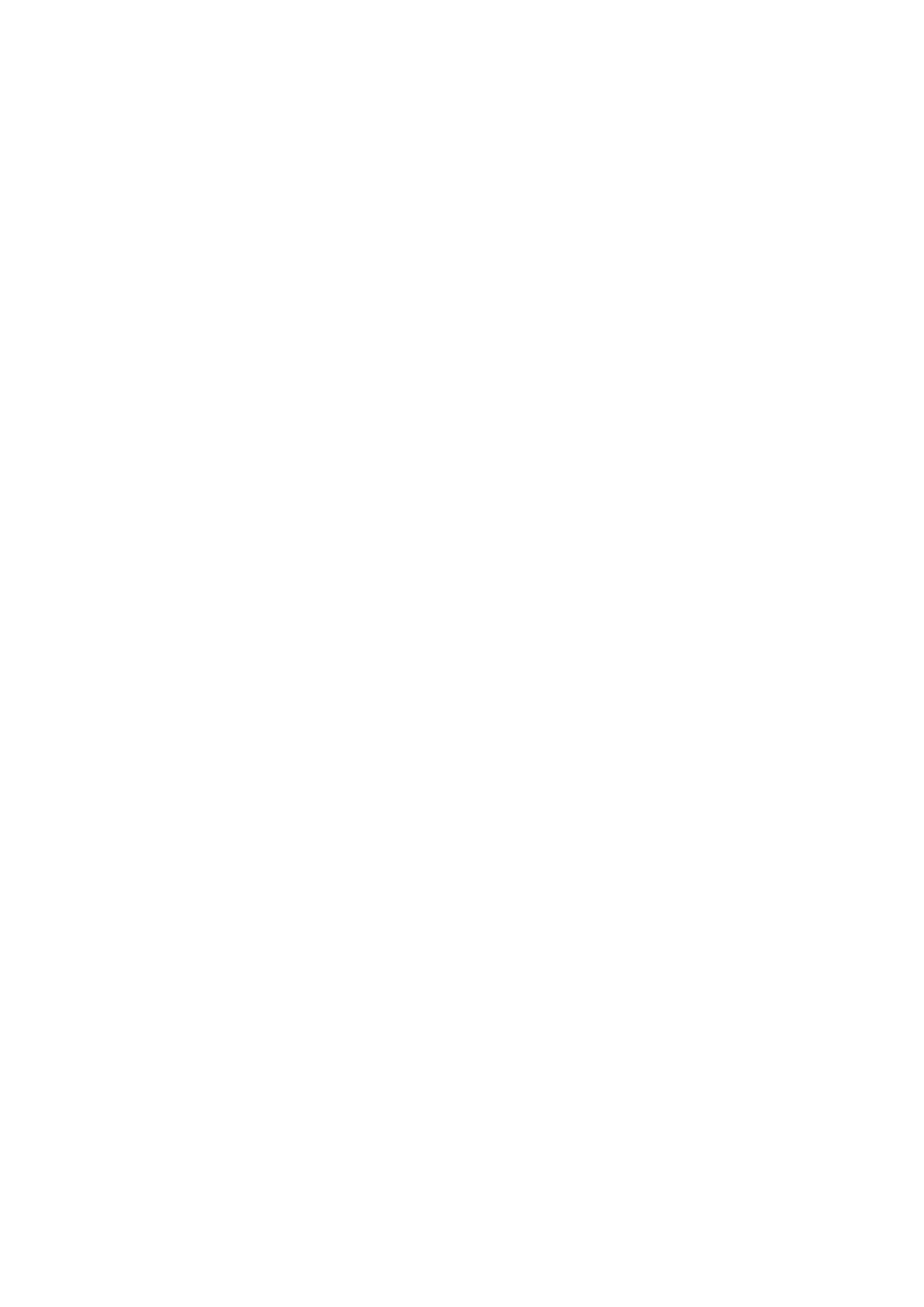# **TABLE OF CONTENTS 3 JUNE 2020**

**Business** Page No.

| 1. | <b>Meeting Conduct</b>  |                                                                                                                           | 5 |
|----|-------------------------|---------------------------------------------------------------------------------------------------------------------------|---|
|    | 1.1                     | <b>Karakia</b>                                                                                                            | 5 |
|    |                         | 1.2 Apologies                                                                                                             | 5 |
|    |                         | <b>1.3 Conflict of Interest Declarations</b>                                                                              | 5 |
|    |                         | <b>1.4 Confirmation of Minutes</b>                                                                                        | 5 |
|    |                         | 1.5 Items not on the Agenda                                                                                               | 5 |
|    |                         | <b>1.6 Public Participation</b>                                                                                           | 6 |
| 2. | <b>General Business</b> |                                                                                                                           | 7 |
|    | 2.1                     | <b>Review of Quarter Three Reports for Council Controlled</b><br><b>Organisations for the Period Ending 31 March 2020</b> | 7 |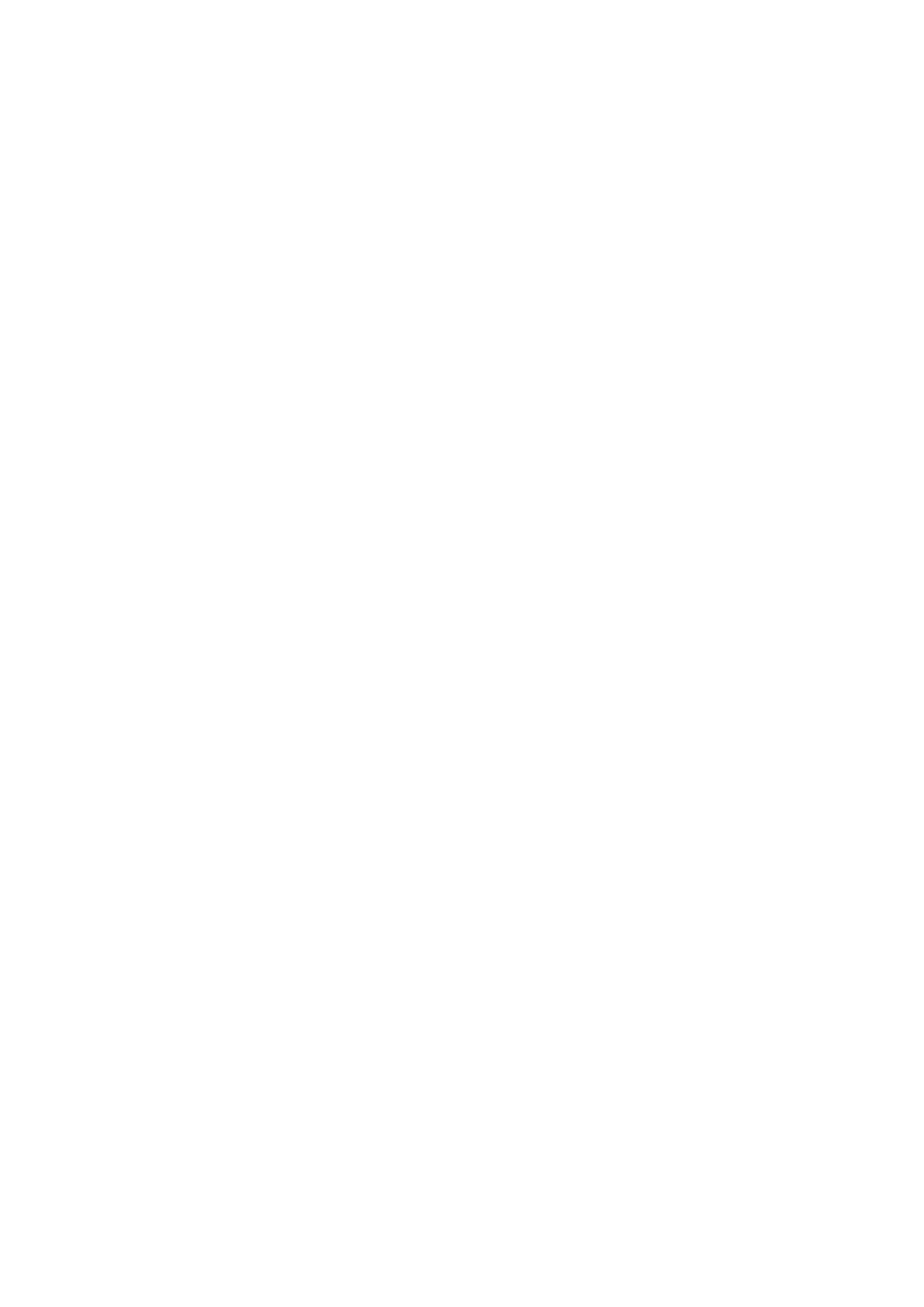# <span id="page-4-0"></span>**1. Meeting Conduct**

### **1.1 Karakia**

The Chairperson declared the meeting open at 9:30am and read the following karakia.

| Whakataka te hau ki te uru,   | Cease oh winds of the west               |
|-------------------------------|------------------------------------------|
| Whakataka te hau ki te tonga. | and of the south                         |
| Kia mākinakina ki uta,        | Let the bracing breezes flow,            |
| Kia mātaratara ki tai.        | over the land and the sea.               |
| E hī ake ana te atākura.      | Let the red-tipped dawn come             |
| He tio, he huka, he hauhū.    | with a sharpened edge, a touch of frost, |
| <b>Tihei Mauri Ora!</b>       | a promise of a glorious day              |

### <span id="page-4-1"></span>**1.2 Apologies**

**Moved Councillor Condie, seconded Councillor Sparrow**

#### **Resolved**

That the Council Controlled Organisations Subcommittee:

1. Accept the apologies received from Councillor Rush.

#### **Carried**

## <span id="page-4-2"></span>**1.3 Conflict of Interest Declarations**

No conflicts of interest were declared.

## <span id="page-4-3"></span>**1.4 Confirmation of Minutes**

#### **Moved Councillor Condie, seconded Councillor Foon**

#### **Resolved**

That the Council Controlled Organisations Subcommittee:

1. Approves the minutes of the Council Controlled Organisations Subcommittee Meeting held on 3 December 2020, having been circulated, that they be taken as read and confirmed as an accurate record of that meeting.

**Carried**

#### <span id="page-4-4"></span>**1.5 Items not on the Agenda**

There are no items not on the agenda.

(Councillor Young joined the meeting at 9:35am.)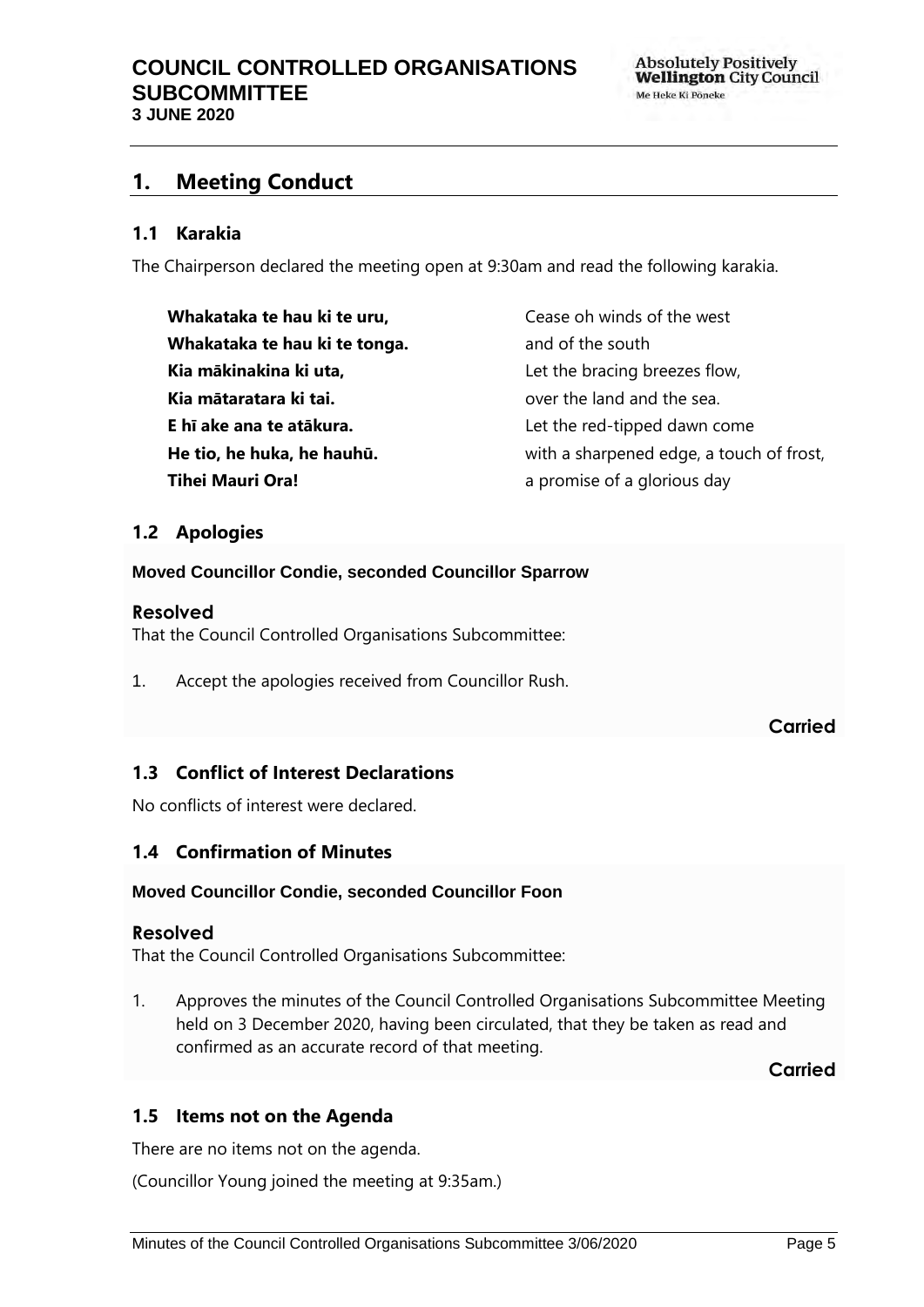# **1.6 Public Participation**

There was no Public Participation.

Secretarial note: Council-controlled organisations were given 20 minutes each to give an update on their operations and answer questions from the members of the subcommittee. The order of speaking was as follows:

- 1. Basin Reserve Trust
- 2. Karori Sanctuary Trust
- 3. Wellington Cable Car Ltd
- 4. Wellington Museums Trust
- 5. Wellington Regional Economic Development Agency Ltd
- 6. Wellington Zoo Trust

(Councillor Calvert joined the meeting at 9:44am.)

(Mayor Foster joined the meeting at 10:06am.)

The meeting adjourned at 10:41am and reconvened at 10:50am with the following members present: Mayor Foster, Councillor Condie, Councillor Foon, Councillor O'Neill, Councillor Sparrow and Councillor Young.

(Mayor Foster left the meeting at 11:18am.)

(Councillor Fitzsimons joined the meeting at 11:59am.)